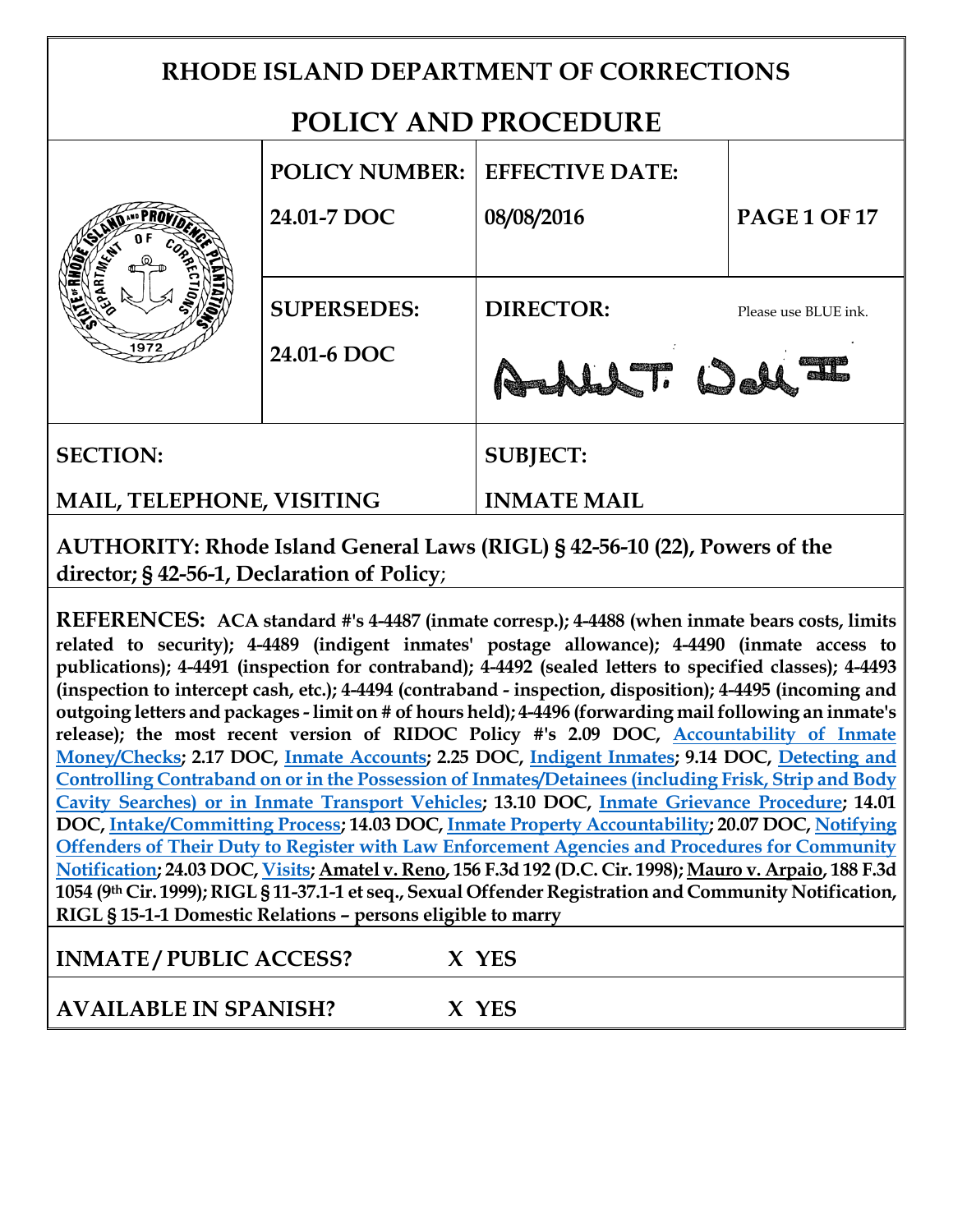**240-RICR-10-00-1**

## **TITLE 240 – DEPARTMENT OF CORRECTIONS**

## **CHAPTER 10 – Inmate Life**

### **SUBCHAPTER 00 - N/A**

PART 1 – Inmate Mail

## **1.1 Authority**

R.I. Gen. Laws § 42-56-10(22), Powers of the director; R.I. Gen. Laws § 42-56-1, Declaration of Policy.

## **1.2 Purpose**

To promulgate rules and guidelines governing inmate correspondence via postal service for all facilities at the Adult Correctional Institution (ACI) and interoffice mail.

## **1.3 Policy**

- A. Mail procedures are established and maintained to assist inmates in social, legal, business, and other correspondence deemed appropriate. The following procedures govern the management, collection, and/or distribution of inmate mail at all ACI facilities.
- B. Inmates will be permitted uninterrupted correspondence and/or publications (e.g., letters, memos, greeting cards, books, magazines, etc.) as long as the correspondence/publications pose no threat to the safety and security of the facility, public officials, or the general public, do not hinder rehabilitation of an inmate, are not being used to further illegal activities, and meet all other specifications contained within this policy.

## **1.4 Procedures**

#### **1.4.1 General Information**

- A. Miscellaneous
	- 1. When the inmate bears the mailing cost, there is no limit on the volume of letters the inmate can send or receive or on the length, language, content, or source of mail, or publications except when there is reasonable belief that limitation is necessary to protect public safety or institutional order and security, assist the rehabilitation of an inmate, and/or prevent the furthering of illegal activities.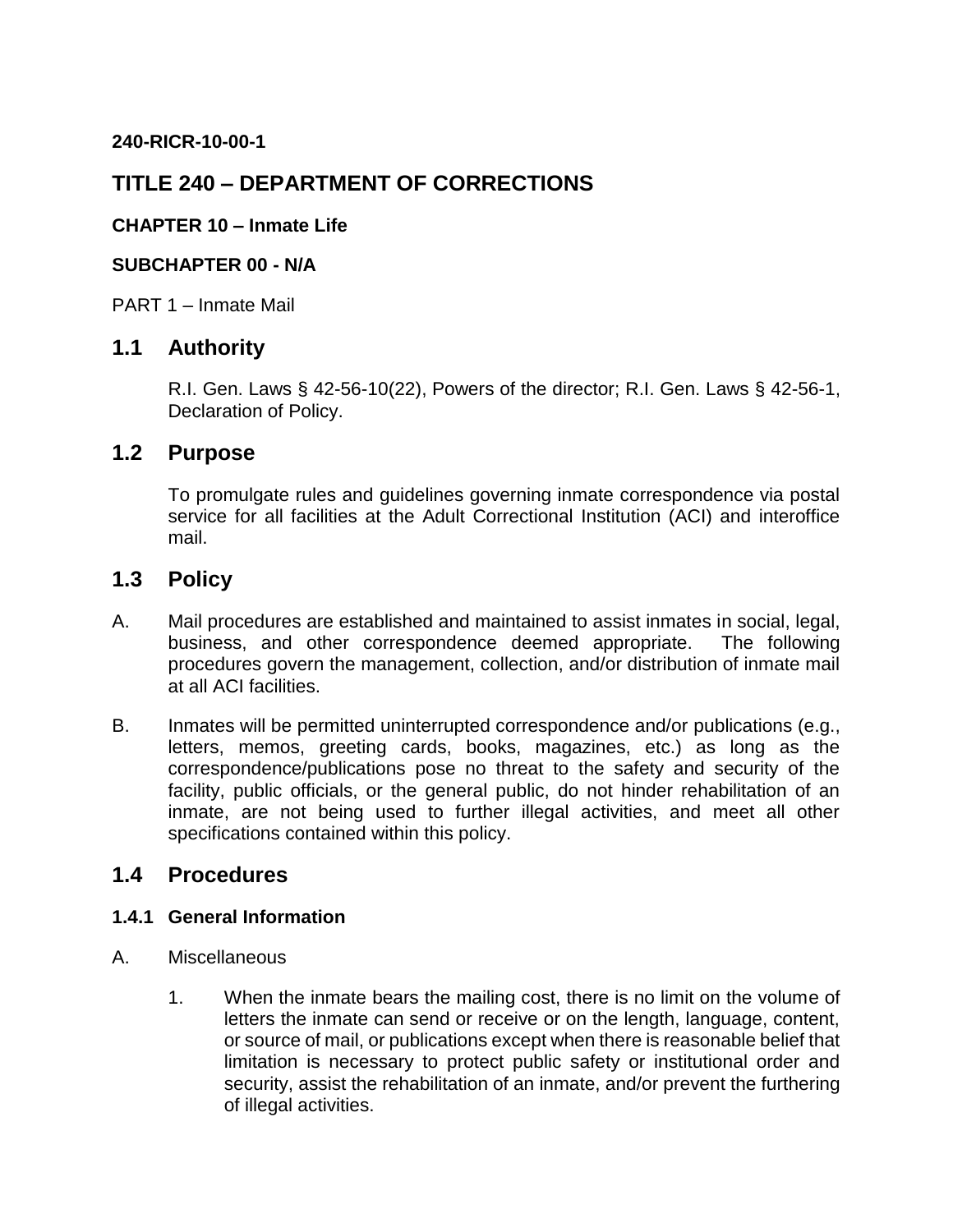- 2. All facility mailrooms are "OUT OF BOUNDS" to all inmates and unauthorized staff.
- 3. Mail returned to the Rhode Island Department of Corrections (RIDOC) via the United States Postal Service (USPS) (i.e., "Return to Sender") will be handled in the following manner:
	- a. Mail originally sent from an inmate as privileged mail [i.e., addressed to an attorney or any other individual/agency listed in item §§ 1.4.2(A)(2)(a) through (r) of this Part] is considered privileged mail upon its return to the facility and is subject to the procedures outlined in item § 1.4.2(B) of this Part, Incoming Privileged Mail.
	- b. Mail originally sent from an inmate as non-privileged mail [i.e., addressed to someone other than an attorney or any other individual/agency listed in item §§ 1.4.2(A)(2)(a) through (r) of this Part] is considered non-privileged mail upon its return to the facility and is subject to the procedures outlined in item § 1.4.3(B) of this Part, Incoming Non-Privileged Mail.
- B. Incoming Mail General Information
	- 1. Incoming mail is distributed to inmates within 24 hours of receipt from the Post Office whenever possible, excluding weekends, holidays and emergency situations.
	- 2. Incoming mail may be opened, inspected for contraband and read by authorized institutional staff within the guidelines set forth in this policy.
	- 3. All First Class mail (letters and packages) is forwarded by appropriate facility, administrative and/or executive staff (e.g., facility Mail Officers, the Assistant to the Director, applicable Legal Counsel staff) to inmates who have been transferred to other facilities or institutions or released provided that a forwarding address is available.
		- a. If forwarding addresses are not available, First Class letters and packages are returned to senders.
		- b. First Class letters and packages sent to inmates who have been transferred to out-of-state or federal facilities are forwarded to the inmates, in care of the Wardens of the receiving facilities.
	- 4. Mail received with postage due is returned to the sender.
		- a. If the sender is unknown, the postage due mail is returned to the Post Office.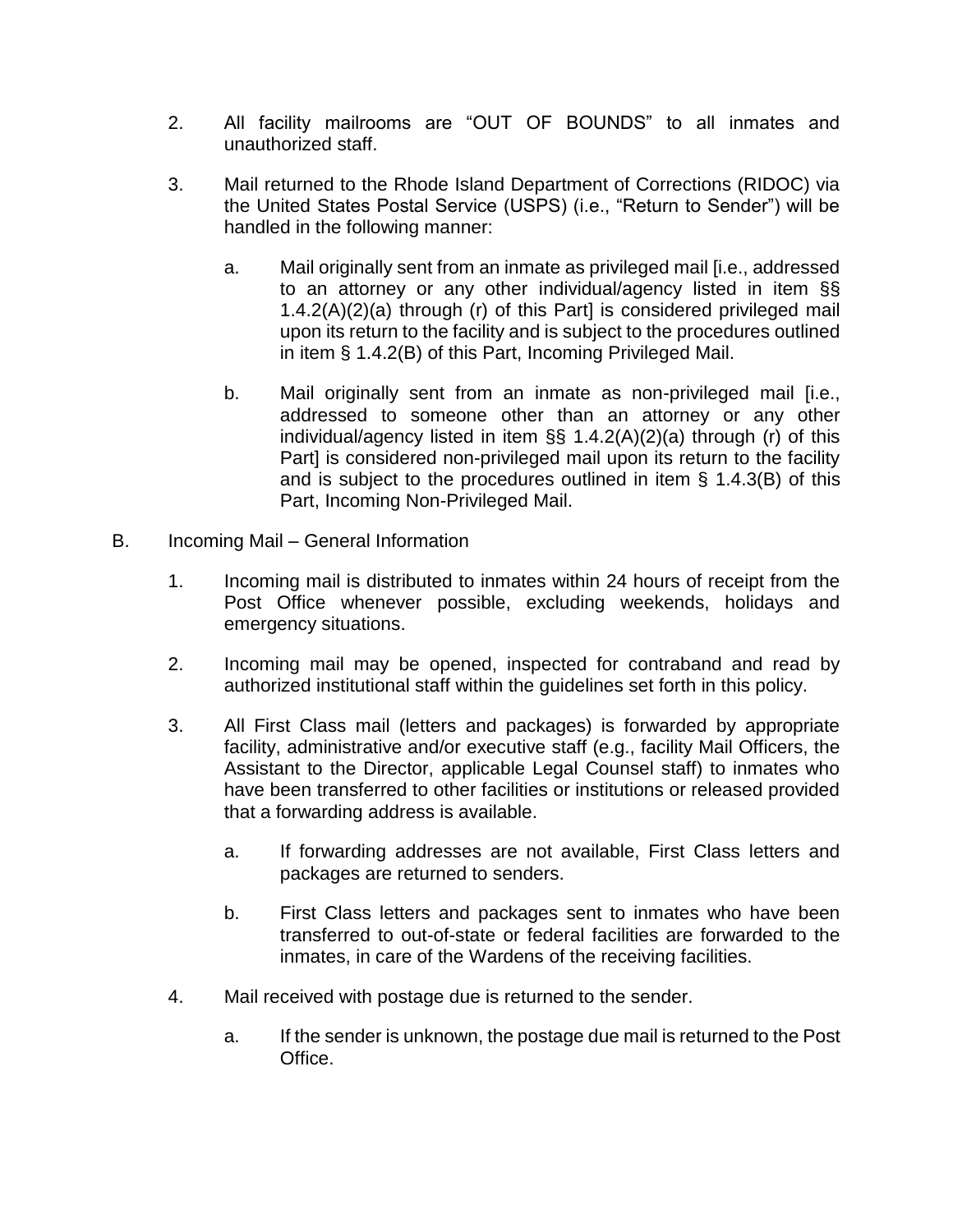- 5. Publications and/or packages containing commodities authorized for inmate possession are not accepted on a C.O.D. basis.
- 6. All authorized items shipped through the USPS are accepted on a prepaid (in full) basis only.
- 7. Mail from inmates incarcerated at federal, county, municipal, and other state correctional facilities, and from inmates on Home Confinement addressed to inmates at the ACI is returned to the sender, except in cases where the correspondence is between immediate family members as defined in § 1.4.1(C)(5) of this Part.
- 8. All mail (letters, packages, etc.) is only accepted when arriving through the USPS. Packages arriving from United Parcel Service (UPS), Federal Express, etc., are not accepted.
- 9. Removal of Items from Incoming Mail
	- a. In each case where it is deemed necessary to remove any item(s) from incoming mail, a written record is made of such action. A copy of this record is given to the affected inmate. The record includes:
		- (1) Inmate's name and I.D. number;
		- (2) Description of mail in question, to include a description of the item;
		- (3) Description of action taken and reason(s) for such action;
		- (4) Disposition of removed item(s); and
		- (5) Signature of the Mail Officer
	- b. When contraband is found which is not otherwise illegal, a notice is sent to the inmate, and the contraband is returned to the sender at the inmate's expense.
		- (1) If there is no return address, contraband that is not otherwise illegal is destroyed.
		- (2) In the event that items are removed from mail, the inmate may appeal the action taken through the formalized inmate grievance procedure, consistent with the most recent version of RIDOC Policy 13.10 DOC, Inmate Grievance Procedure.
	- c. When illegal contraband is seized, procedures outlined in the most recent version of RIDOC Policy 9.14 DOC, Detecting and Confiscating Contraband on or in the Possession of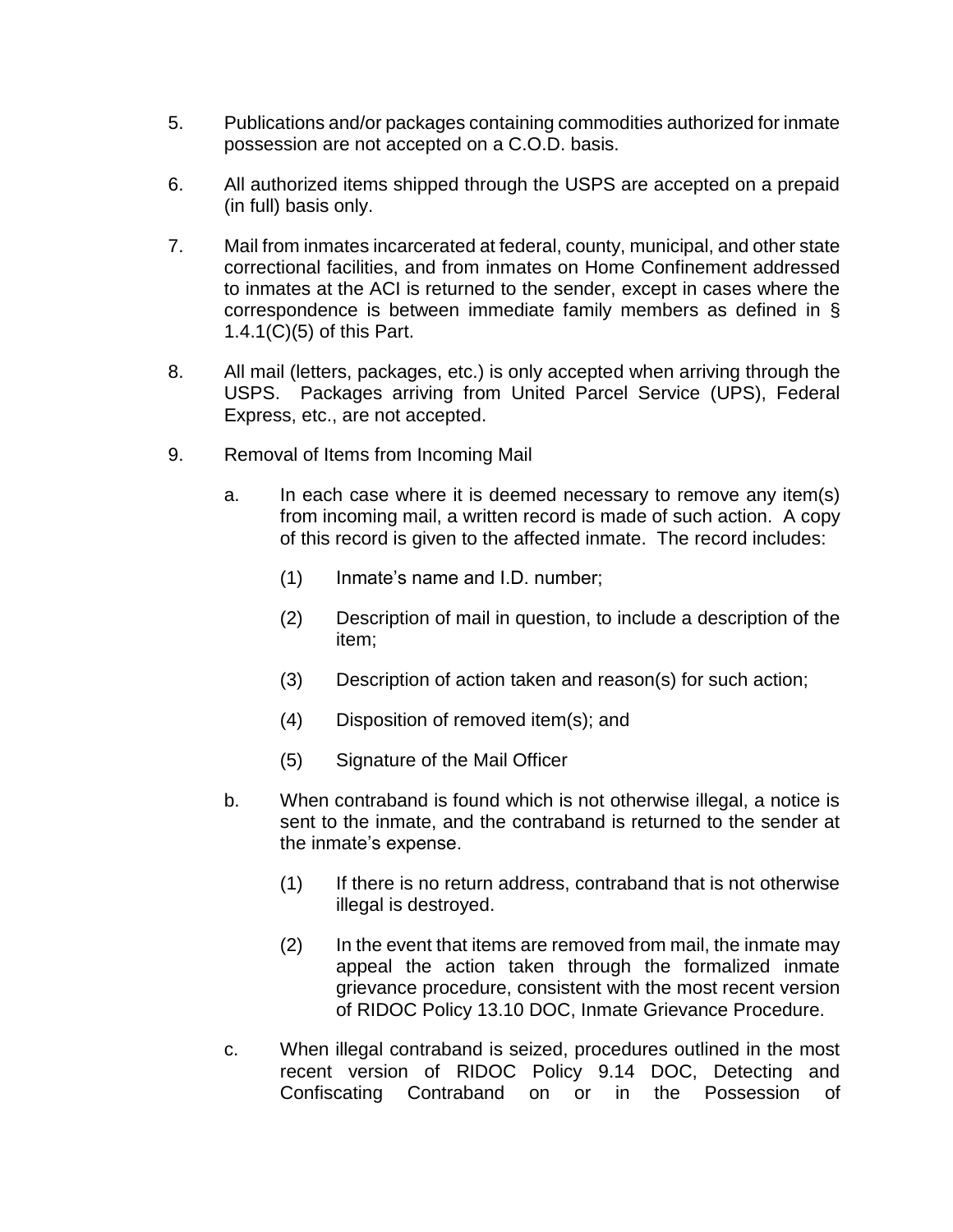Inmates/Detainees (including Frisk, Strip and Body Cavity Searches) or in Inmate Transport Vehicles.

- d. Any cash, checks, postal notes, money orders, or drafts found in incoming mail are seized and forwarded to the Inmate Accounts Office to be deposited in the inmate's account, according to the most recent version of RIDOC Policy 2.09 DOC, Accountability of Inmate Money/Checks.
	- (1) A receipt of the transaction is given to the addressee and a copy is placed in the inmate's facility file.
- 10. Documentation/Notification Requirements for Disapproval of Incoming **Publications** 
	- a. When any written material (e.g., books, magazines, periodicals, pamphlets, newspapers, newsletters, etc.), or portion thereof, addressed to an inmate is received at the facility, but is not deliverable to the inmate for any reason set forth in § 1.4.3(B)(3) of this Part, the inmate is promptly notified, in writing, of the following:
		- (1) The reason(s) for refusing to allow the material or a portion thereof into the facility (see  $\S$  1.4.3(B)(3)(d) of this Part for specific criteria for prohibiting materials);
		- (2) The process for the inmate to appeal the decision to prohibit the material.
	- b. The publisher/sender, when identifiable, is notified via copy of the inmate's final notice of denial of the material issued by the Publication Review Committee and may request a review of this action by writing to the Assistant Director of Institutions and Operations within fourteen (14) days of receipt of notification.
		- (1) A publisher is defined as a business, organization, or firm which issues and makes available to the general public books and other publications for sale and wide distribution.
	- c. Where criminal activity is suspected, in addition to the procedures set forth in this policy, the matter is referred to the appropriate law enforcement agency [e.g., USPS, Federal Bureau of Investigation (FBI), Attorney General] by the Director or designee [the Office of Inspections or the Special Investigations Unit (SIU)].
	- d. In the event library books are confiscated by staff due to questions about the content of the material, the review of the book(s) will follow the same procedures outlined for incoming non-privileged mail. Notice that the book(s) will be prohibited from the facilities will be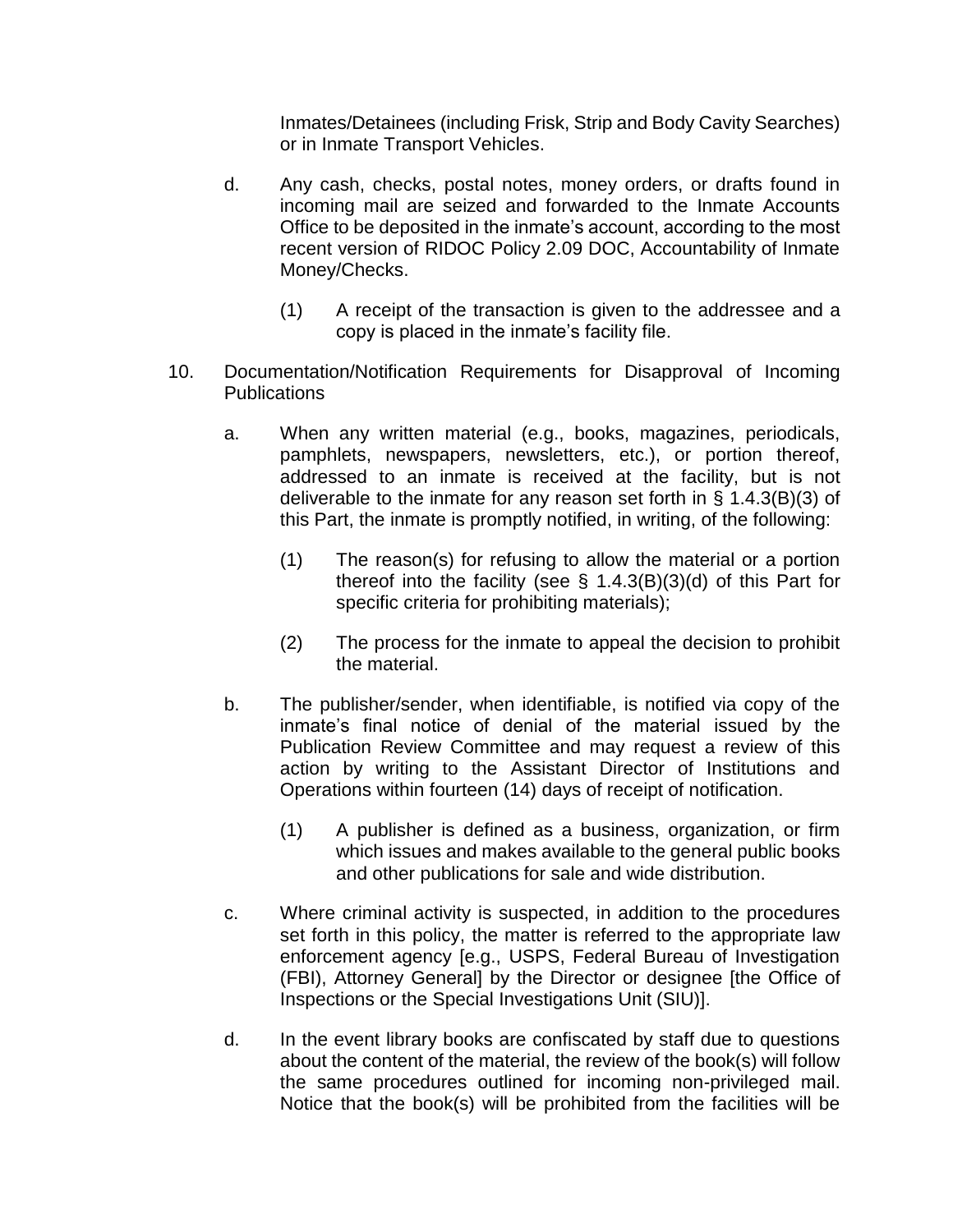sent to the librarian by the ADIO after the review process is completed.

- 11. Unclaimed Mail
	- a. See the most recent version of RIDOC Policy 14.01 DOC, Intake/Committing Process for procedures for handling inmate property returned to RIDOC by the US Postal Service as undeliverable.
	- b. Incoming mail for a released inmate for whom a valid forwarding address is not available, and for whom there is no return address, is returned to the RIDOC central mailroom where is it held for one (1) day, after which time it is returned to the United State Post Office for disposition.
- 12. Certified Mail
	- a. The Mail Officer maintains a logbook for incoming Certified Mail. This logbook includes the date Certified Mail was received and the date it was delivered to the inmate addressee.
		- (1) Inmates receiving Certified Mail must sign the receipts (i.e., green cards).
		- (2) Once the inmate signs the receipt, the Mail Officer sends the receipt back to the sender via USPS, and makes the appropriate notations in the logbook.
- C. Outgoing Mail General Information
	- 1. Outgoing mail receptacles are available to inmates in each facility.
	- 2. Outgoing mail is transmitted to the Post Office within a 24-hour period whenever possible, excluding weekends, holidays, and emergency situations.
	- 3. The inmate sender must list his/her name, RIDOC inmate identification number, facility, housing unit, and bunk assignment in the top left-hand corner of the envelope on any mail s/he sends out, e.g., mail addressed to Departmental personnel through the inter-Departmental mail system (requiring no postage) or via USPS (requiring proper postage paid by the inmate).
	- 4. Proper postage must be affixed.
	- 5. Inter-Departmental mail between inmates is not authorized, except in cases where the correspondence is between immediate family members (to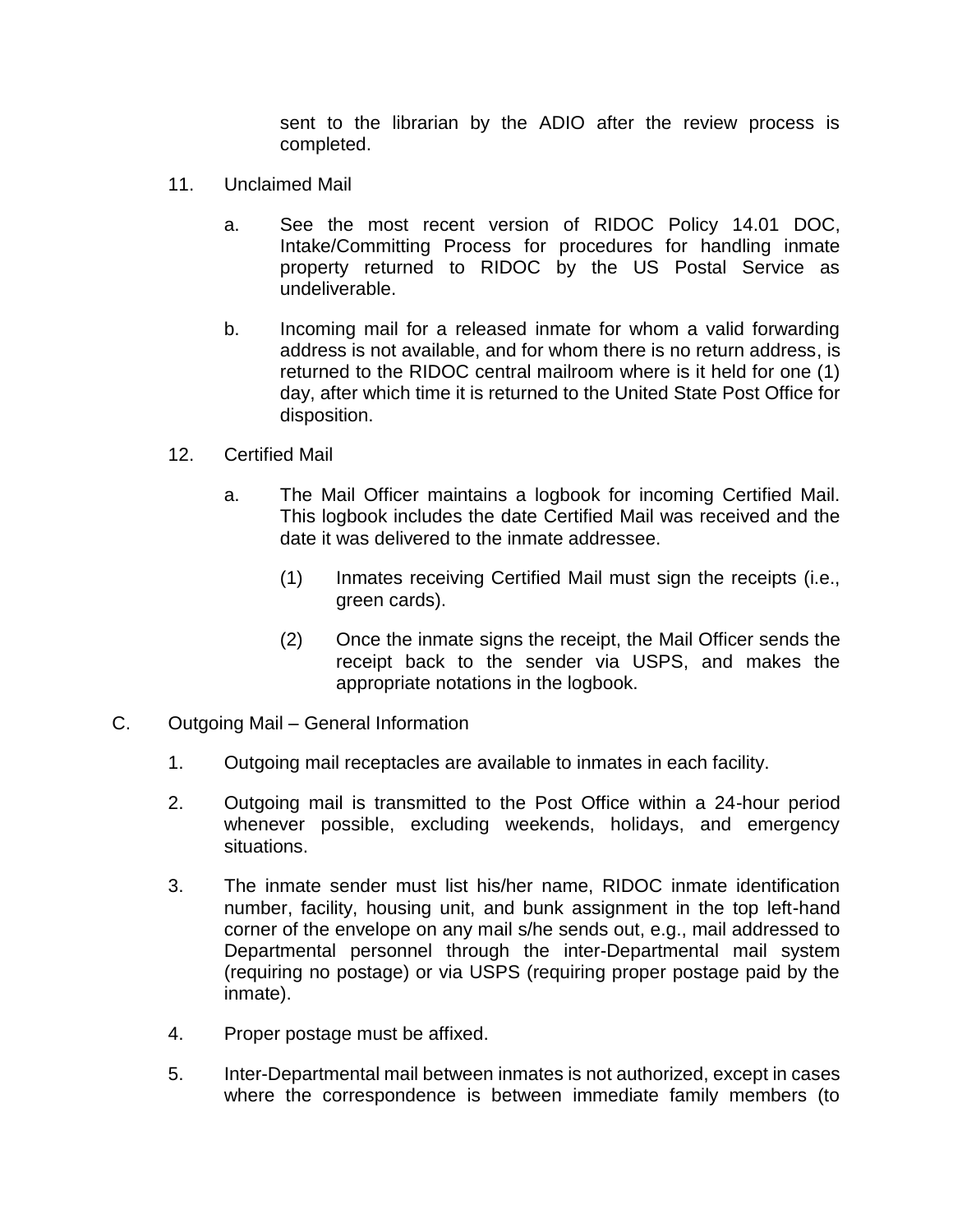include blood, marriage, and step relationships) to be defined as parent, grandparent, spouse (including common-law), brother or sister, son or daughter, grandson or granddaughter, or when an inmate is a party to or a witness in an active legal action in which both inmates are involved (e.g., co-defendants), and they are both pro se (verified by RIDOC's Office of Legal Counsel). Inmates wishing to correspond with other inmates should submit requests to the facility Warden or designee.

- 6. In order to establish the existence of common-law marriage, spouses are required to present two (2) different examples of the following documents:
	- a. A personal affidavit stating when and where you and your commonlaw spouse mutually agreed to become husband and wife; whether you were ever married, ceremonially or otherwise, to anyone else, and the details surrounding the end of any previous marriages (how they were ended, where and when); and any other details that will help to establish the existence of a husband and wife relationship.
	- b. Affidavits from other persons who know you and are familiar with your relationship, setting forth particulars such as the length of time you lived together, your address(es); whether there was any public announcement of your marriage; and whether your friends, neighbors, and relatives regard you as married.
	- c. Deed showing title to property held jointly by both parties to the common-law marriage.
	- d. Bank statements and checks showing joint ownership of the accounts.
	- e. Insurance policies naming the other party as beneficiary.
	- f. Birth certificates naming you and your common-law spouse as parents of your child(ren).
	- g. Employment records listing your common-law spouse as an immediate family member.
	- h. School records listing the names of both common-law spouses as parents.
	- i. Credit card accounts in the names of both common-law spouses.
	- j. Loan documents, mortgages, and promissory notes evidencing joint financial obligations of the parties.
	- k. Mail addressed to you and your common-law spouse as "Mr. and Mrs."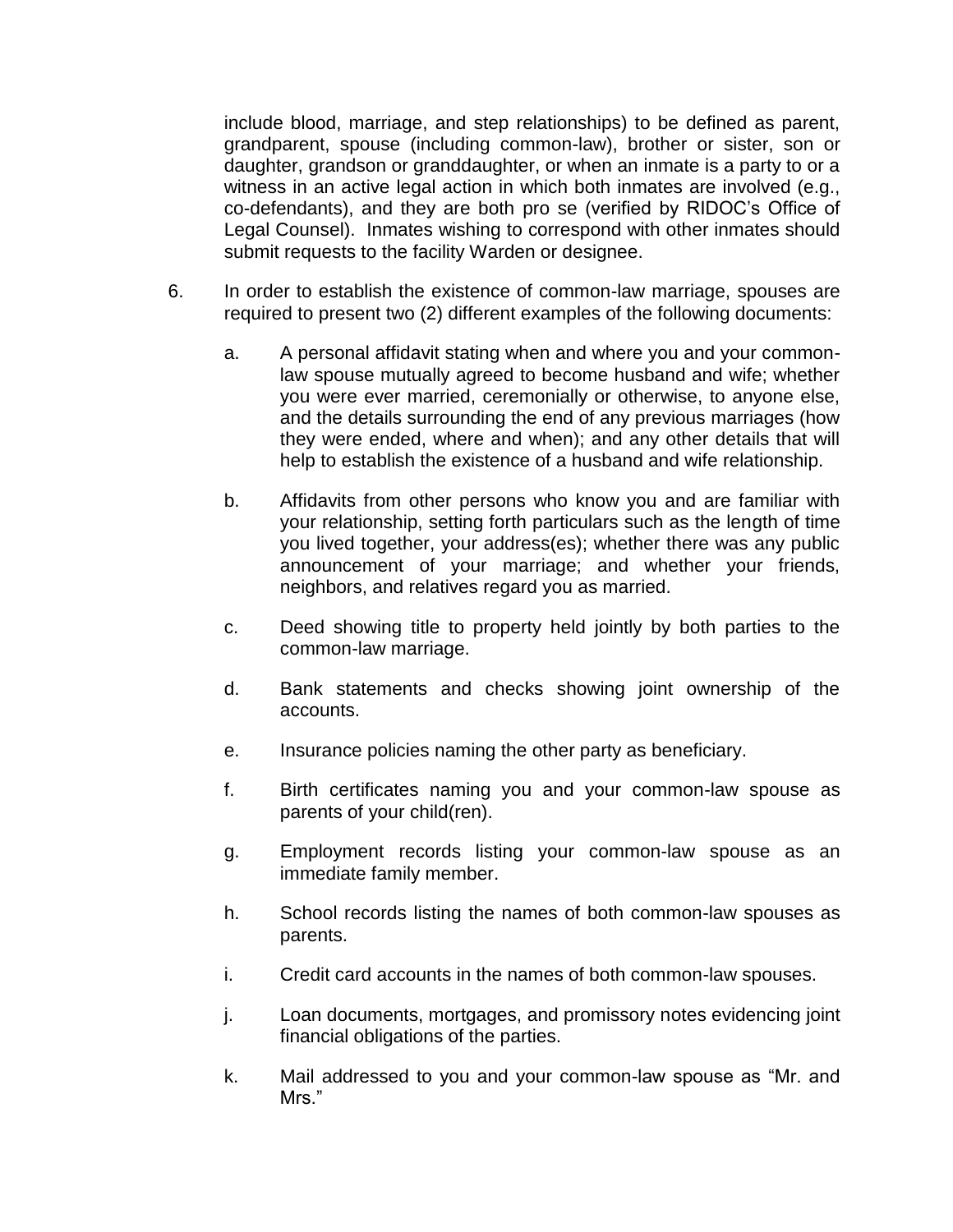- l. Any documents showing that the wife has assumed the surname of her common-law husband.
- m. Church records indicating familial status, including membership information, baptismal certificates of the parties' child(ren), Sunday school registration forms, etc.
- 7. All outgoing inmate mail must contain the following statement in letters at least 1/8" high: "ATTENTION! THIS IS R.I. DEPT. OF CORRECTIONS INMATE CORRESPONDENCE. The contents have not been censored. The Sender is not authorized to enter into credit contracts."
	- a. Each facility's Mail Officer is responsible for stamping this message on all appropriate mail if said mail does not include this message preprinted on the envelopes.
- 8. Outgoing mail may be opened, inspected for contraband, and read by authorized facility staff within the guidelines set forth in this policy.
- 9. All postage costs for outgoing mail will be paid by the inmate (with the exception of indigent inmates).
- 10. Indigent Inmates. The Department of Corrections will pay First Class postage for up to three (3) outgoing personal letters per week, as well as First Class postage for all outgoing privileged correspondence of indigent inmates.
	- a. The most recent version of RIDOC Policy 2.25 DOC, Indigent Inmates, defines an indigent inmate as one who is involuntarily unemployed, has less than \$10.00 in his/her active account, and has had no deposits of \$10.00 or more in the previous two (2) months.
	- b. Procedures for indigent inmate outgoing mail at the Intake Service Center (ISC) are as follows:
		- (1) Inmate places mail unstamped in the central mail depository.
		- (2) Both the ISC and the central mailroom officers conduct periodic, random name checks only on unstamped mail to ensure the sender is an indigent inmate. Mail not meeting those criteria is returned to the inmate.
		- (3) The Department does not pay for Certified or other specific mailing categories for indigent inmates.
	- c. Procedures for indigent inmate mail at all other facilities are as follows. The inmate: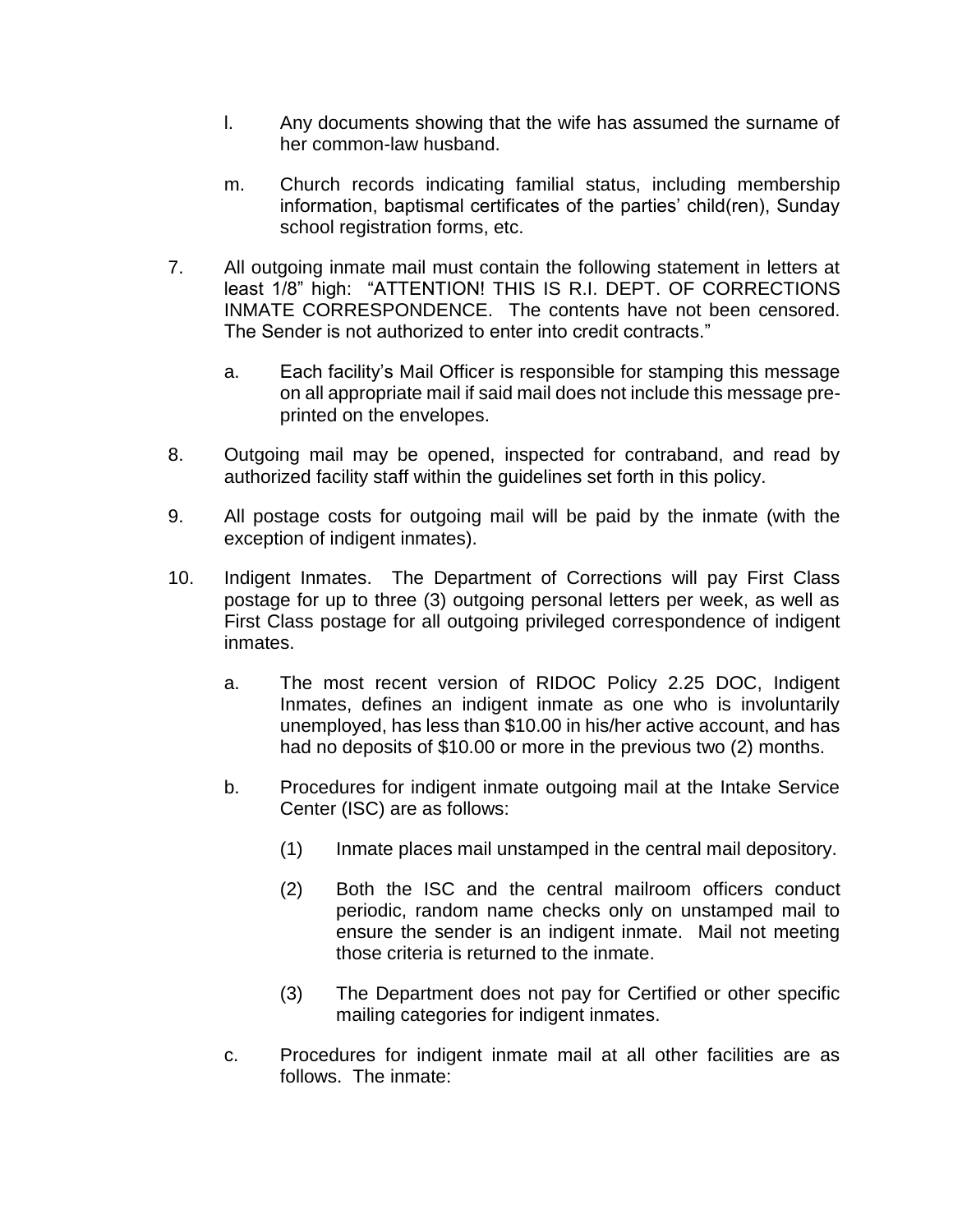- (1) Completes money transfer form, to include name and I.D. number;
- (2) Checks off postage;
- (3) Writes "Indigent" in section "Reason for Transferring Money";
- (4) Signs the form; and
- (5) Attaches the form to the mail and gives said form to area supervisor or places it in the receptacle designated for this purpose.
- 11. Books of postage stamps are available for inmate purchase via the inmate commissary.
	- a. Postage stamps are not accepted through visits or mail.
	- b. Inmates are allowed to have no more than two (2) books of twenty (20) or four (4) books of ten (10) postage stamps each in their possession.
	- c. All postage stamps must be attached in booklets. No loose stamps are allowed.
	- d. Inmates in disciplinary confinement who have adequate funds are responsible for purchasing postage stamp books. Said inmates who are not indigent are not provided with "state-issued" stamps.
- 12. Documentation/Notification Requirements for Disapproval of Outgoing Mail
	- a. When any mail, or a portion thereof, is not mailed for any of the reasons set forth in this policy, the inmate is promptly notified in writing of the following:
		- (1) The reason for refusal to send the mail, or a portion thereof; and
		- (2) The fact that the inmate may submit a written appeal through the formalized inmate grievance procedure.
	- b. Where criminal activity is suspected, in addition to the procedures set forth in this policy, the matter is referred to the appropriate law enforcement agency (e.g., USPS, FBI, Attorney General) by the Director or designee [the Office of Inspections or the Special Investigations Unit (SIU)].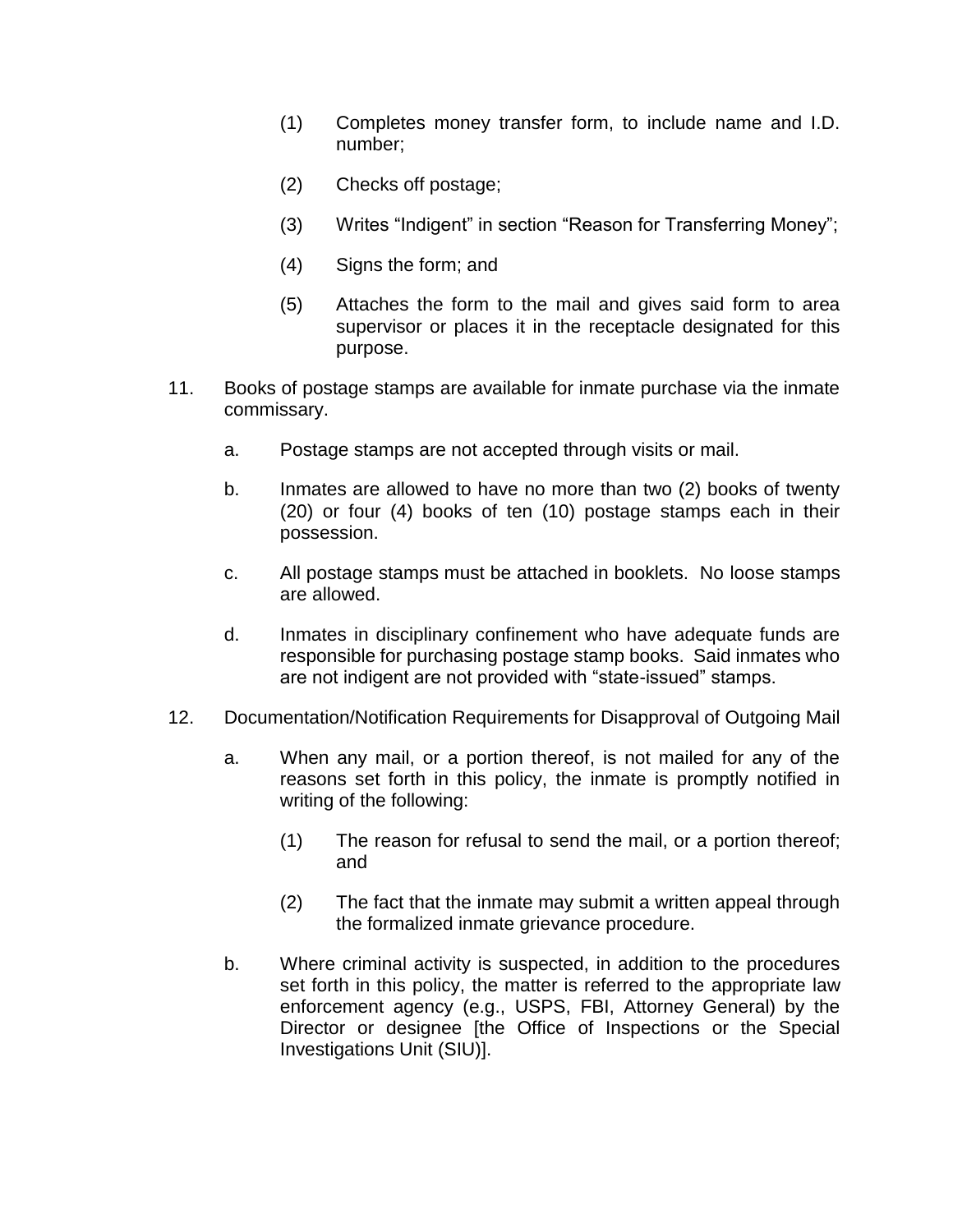## **1.4.2 Privileged Mail**

#### A. General Guidelines

- 1. Privileged mail, whether it is incoming or outgoing, cannot be read by RIDOC staff.
- 2. Inmates are permitted to send and receive letters from the following persons:
	- a. Any official of a court of the United States or the State of Rhode Island or acting on behalf of the court (judge, attorney, clerk, probation and parole officers);
	- b. The President of the United States;
	- c. The Governor of the State of Rhode Island;
	- d. Any member of the Congress of the United States;
	- e. Any member of the General Assembly of the State of Rhode Island;
	- f. The Attorney General of the United States;
	- g. The Attorney General of the State of Rhode Island;
	- h. The Director or any agent of the Federal Bureau of Investigation (FBI);
	- i. The senior administrator of any state's State Police;
	- j. The Director of the Rhode Island Department of Corrections;
	- k. Any Assistant Director of the Rhode Island Department of Corrections;
	- l. Any member of the Parole Board;
	- m. RIDOC Inmate Grievance Coordinator;
	- n. Any public official or agency, where the mail appears on its face to relate to legal matters;
	- o. The American Civil Liberties Union (ACLU), its affiliates and sections, i.e., The National Prison Project;
	- p. Public Defender;
	- q. Attorney;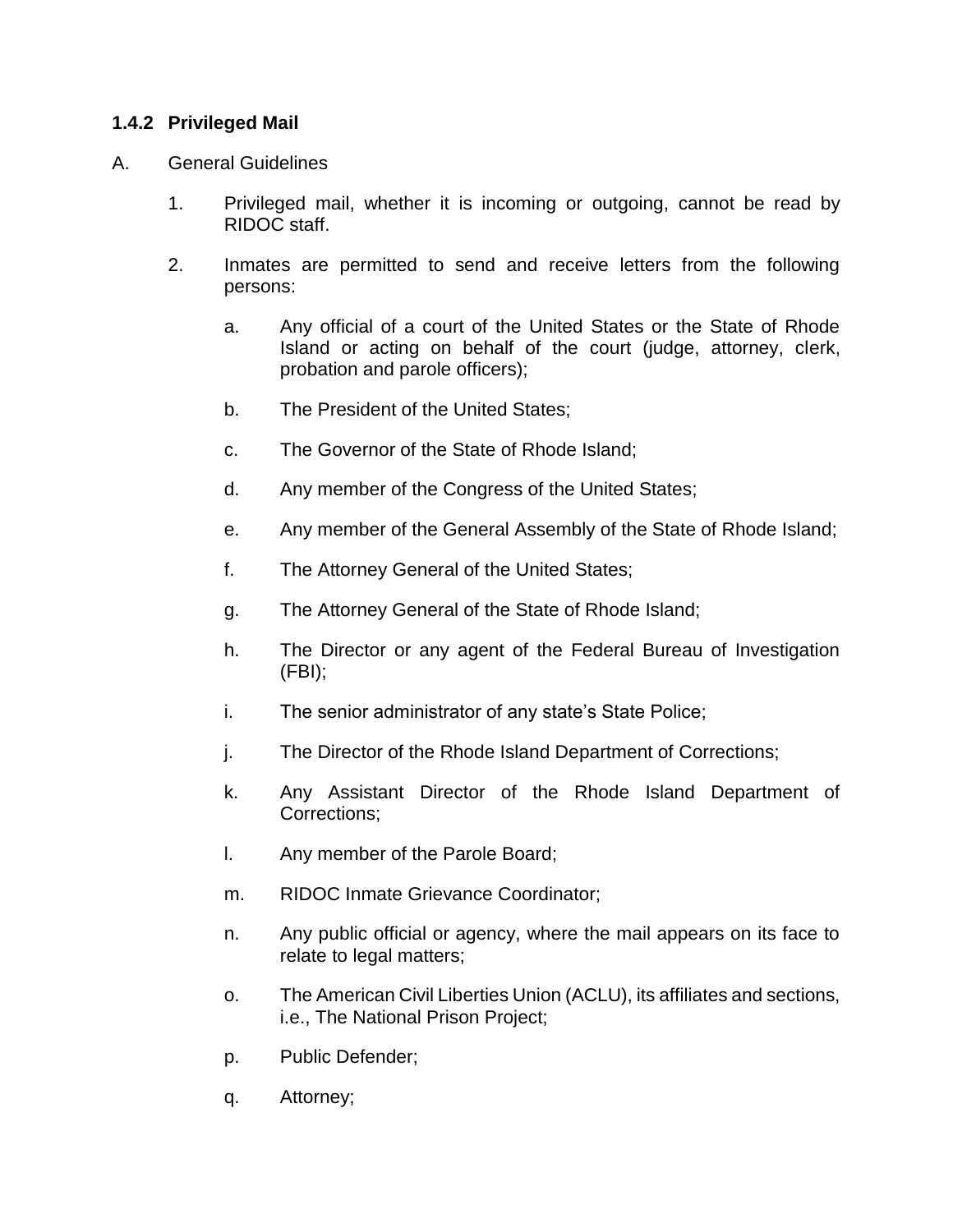- r. Legal Aid Society.
- 3. Inmates and other persons with whom inmates may correspond as provided above shall not use or permit others to use authorized privileged mail for:
	- a. personal, non-legal, and/or non-official correspondence;
	- b. the transmission of contraband; and/or
	- c. the transmittal of communications to be given or forwarded to persons not specified above.
- 4. Anyone receiving mail that, according to the above-listed criteria, is considered prohibited should submit such communications or materials to the Warden of the facility in which the inmate is confined.
- B. Incoming Privileged Mail
	- 1. Incoming privileged mail may be opened and inspected in the presence of the inmate addressee. RIDOC staff is prohibited from reading privileged incoming mail.
	- 2. Incoming privileged mail is treated as privileged only if the name and/or official status of the sender appear clearly on the envelope.
- C. Outgoing Privileged Mail
	- 1. Outgoing privileged mail may only be inspected if a reasonable belief exists that the security of the institution is at risk. In such cases, it may be inspected for contraband only in the presence of the inmate. RIDOC staff is prohibited from reading outgoing privileged mail.

#### **1.4.3 Non-Privileged Mail**

- A. General Guidelines
	- 1. Non-privileged mail, both incoming and outgoing, may be opened and inspected for contraband.
	- 2. It is the policy of RIDOC not to read or censor incoming or outgoing mail, except for reasons of safety or security.
	- 3. Written material shall not be rejected solely because its content is religious, philosophical, social or sexual, or because its content is unpopular, repugnant, or based upon an employee's personal views of the merit of such mail.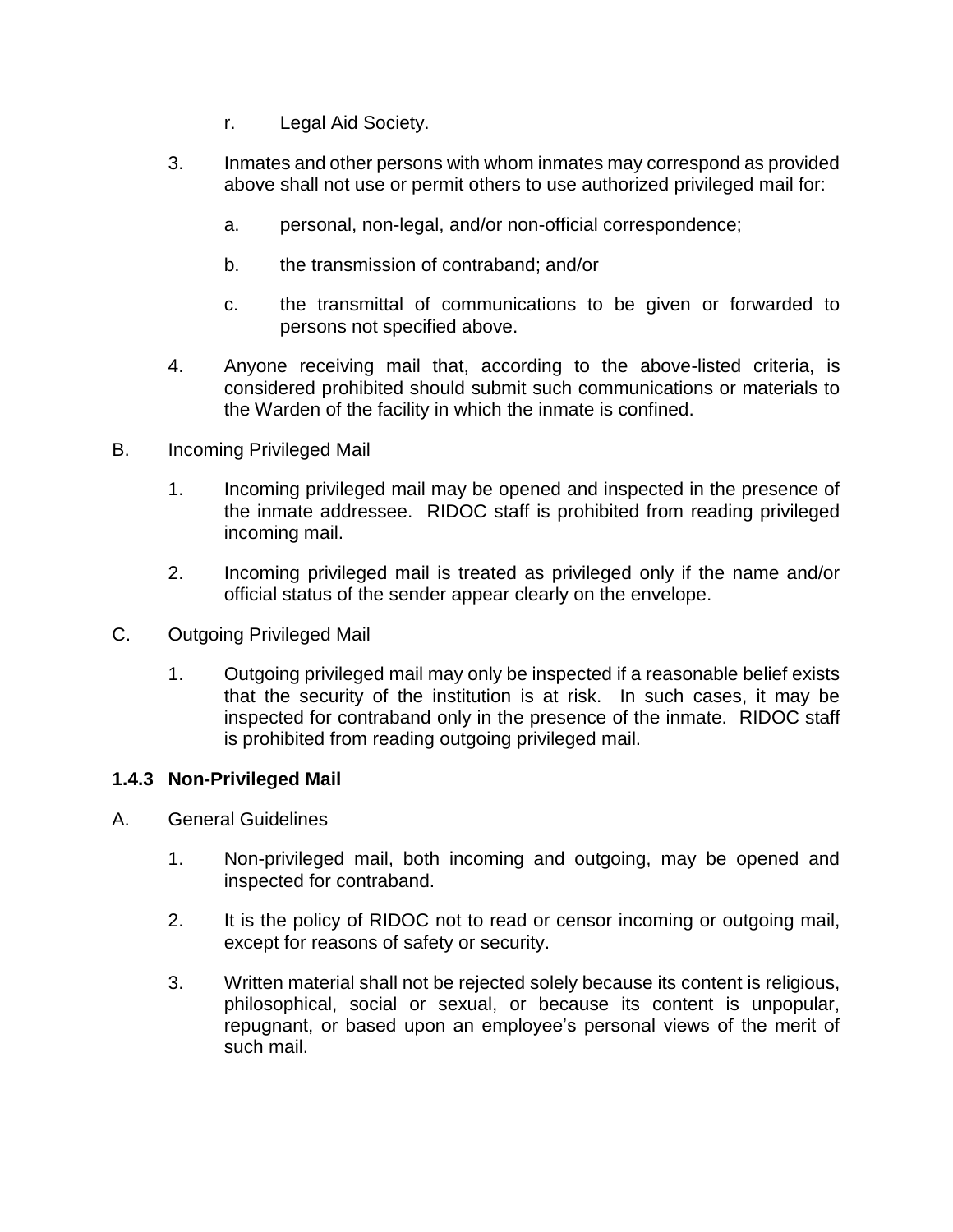- 4. Non-privileged mail may be read, and disallowed, provided there is a reasonable belief that reading the mail is necessary to preserve facility order and security or to protect the public safety.
- 5. Inmates are notified when incoming or outgoing mail is withheld in part or in full, as set forth in §1.4.3(B)(3) of this Part.
- 6. Inspection of non-privileged mail may be undertaken only by authorized staff in accordance with the procedures outlined in this document and in established post orders.
- 7. Only the following RIDOC staff may read non-privileged mail:
	- a. Director;
	- b. Assistant Directors;
	- c. Wardens;
	- d. Deputy Wardens;
	- e. Shift Commanders;
	- f. Inspectors;
	- g. Investigators (SIU);
	- h. Staff member designated by the Warden for such purpose (e.g. Mail Officer);
	- i. Members of the Publication Review Committee (PRC).
	- j. Legal Counsel for the RIDOC
- 8. Any facility-based authorized staff member reading inmate mail pursuant to this policy records such action in a logbook maintained by the facility Mailroom Officer for such purpose.
- B. Incoming Non-Privileged Mail
	- 1. In addition to the General Guidelines specified above, the Director or the Assistant Director of Institutions & Operations may authorize the reading of incoming non-privileged mail when in his/her opinion such action is necessary to prevent entry of materials and/or information prohibited under this policy.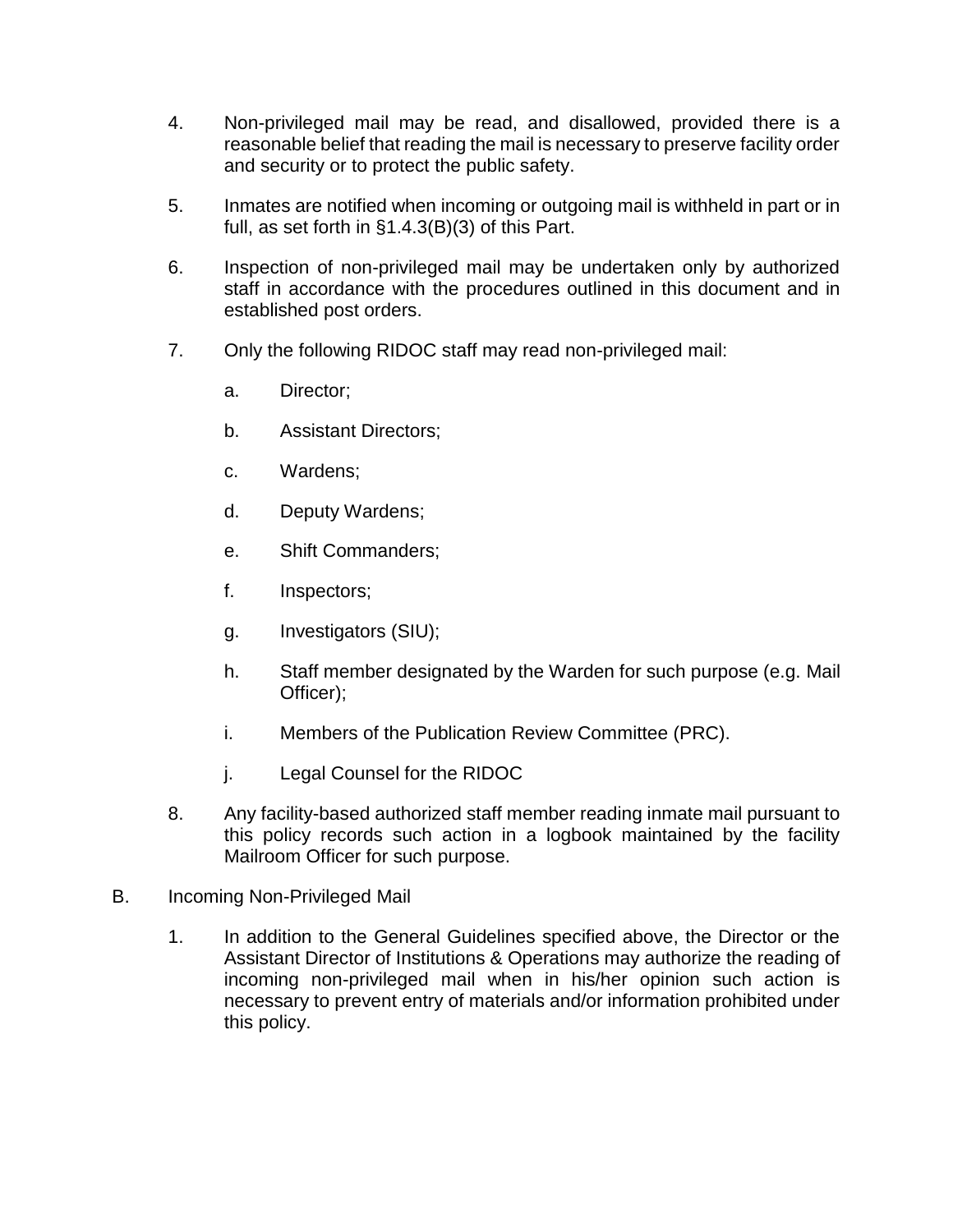- 2. Incoming Printed (Non-Privileged) Material
	- a. The purchase of commercially-produced photographs and hard cover books is prohibited.
	- b. Inmates are not allowed to order written material with the "bill me later" option on the order form.
	- c. Items received in the mail (e.g., pictures from magazines) cannot be posted in inmates' cells.
	- d. As a general rule, any printed material, including but not limited to newspapers, drawings, magazines, pamphlets, books, printouts from websites or photographs may be excluded, if it is determined to be detrimental to the security, good order or discipline of the facility, and/or if the effect of which might hinder rehabilitation of an inmate, facilitate criminal activity or contribute to a hostile work environment.
	- e. See § 1.4.3(B)(3)(d) of this Part for specific criteria for prohibiting materials.
- 3. Disapproval of Incoming Non-Privileged Mail
	- a. Incoming non-privileged mail is disapproved only to prevent interference with facility goals of security, order, discipline, rehabilitation, if it might facilitate, encourage or instruct in criminal activity, or contribute to a hostile work environment. Disapproval is not based upon an employee's personal views of the merit of such mail.
		- (1) RIDOC reserves the right to disallow personal photographs and/or facsimiles which feature nudity as defined herein [see § 1.4.3(B)(3)(d)((8)) of this Part].
		- (2) Consistent with the most recent version of RIDOC Policy 14.03 DOC, Inmate Property Accountability, personal property not authorized within a facility is sent to a person designated by the inmate (at no expense to the State), donated to a charitable organization, or destroyed. Property not disposed of by the inmate is donated or destroyed after thirty (30) days, except at ISC, where it is destroyed after ten (10) days.
	- b. RIDOC reserves the right to disallow previously approved publications on an issue-by-issue review.
	- c. Facility Wardens or designees (e.g., Mail Officers), Shift Commanders and the Publication Review Committee review written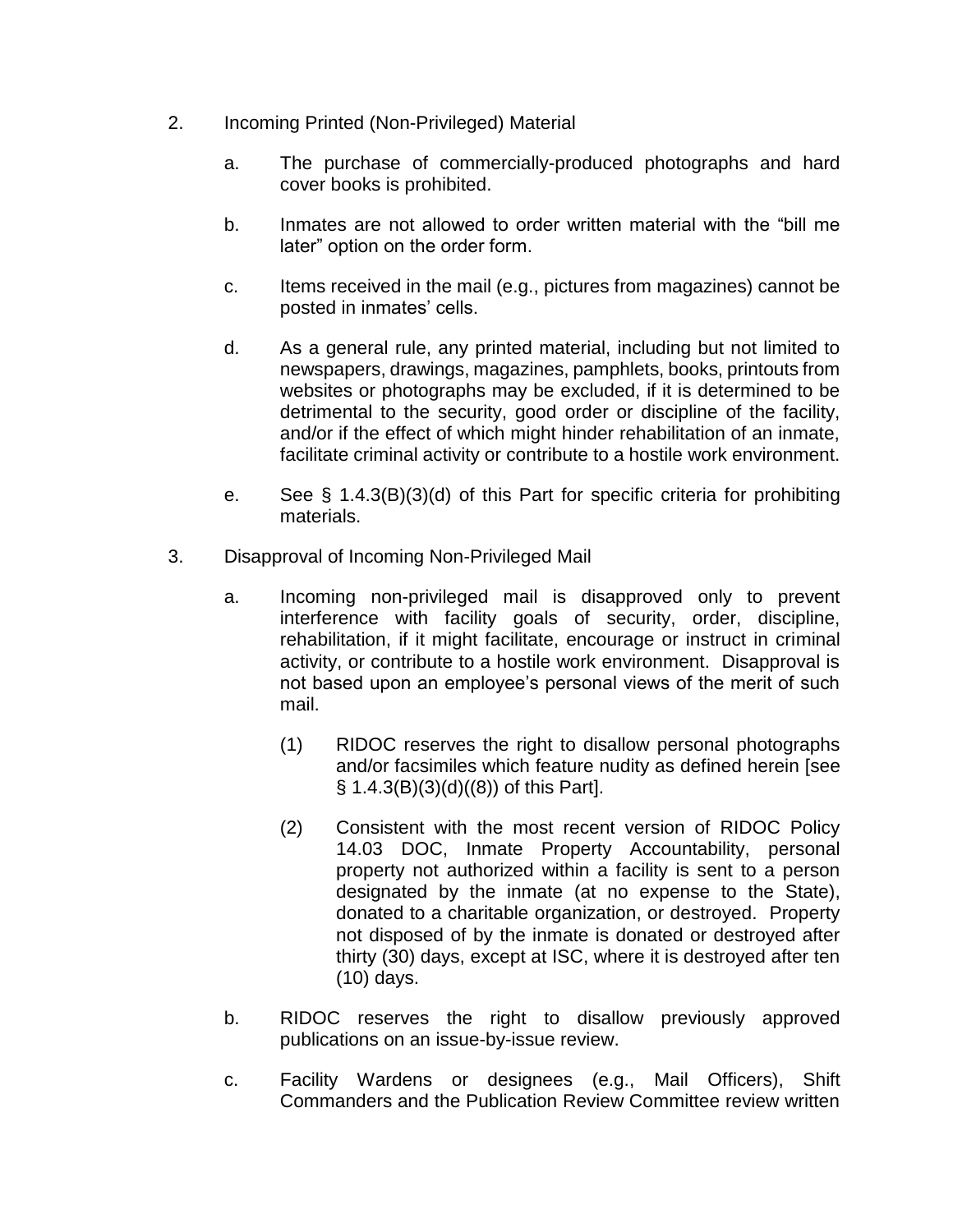materials to determine whether they will be allowed into a facility. Review of the written material shall take into account the desire to minimize intrusiveness along with the criteria for prohibition outlined in § 1.4.3(B)(3)(d) of this Part.

- (1) Mail Officer Responsibilities: Whenever a Mail Officer finds a publication or other written material objectionable or questionable s/he will forward it to the Shift Commander for his/her review along with the Chain of Custody form within two (2) working days. The Mail Officer will notify the inmate pursuant to  $\S$  1.4.1(B)(10)(a) of this Part.
- (2) Shift Commander Responsibilities: The Shift Commander will review the publication or other written material to determine if it will be allowed into the facility in whole or in part. If s/he determines the material as a whole will be allowed into the facility the Shift Commander will instruct the Mail Officer to deliver the material to the inmate.
	- (AA) If the Shift Commander determines that only a portion of the publication or other written material should enter the facility, s/he will instruct the Mail Officer to contact the inmate and explain the reason that part of the material will be removed or redacted prior to delivery. If the inmate agrees to accept the written material with portions removed or redacted, s/he will receive the remainder of the material.
	- (BB) If the inmate does not accept the written material with portions removed or redacted, s/he may ask for a review of the Shift Commander's decision by the Warden/designee. The Mail Officer will send the material to the Warden/designee along with the Chain of Custody form within two (2) working days.
	- (CC) If the Shift Commander finds the publication objectionable or questionable as a whole, s/he will forward it to the Warden/designee along with the Chain of Custody form within two (2) working days.
- (3) Warden/Designee Responsibilities: The Warden/designee will review the publication or other written material and determine whether it will be allowed into the facility in whole or in part. If it is allowed in whole, the Warden/designee will instruct the Mail Officer to deliver the material to the inmate/library.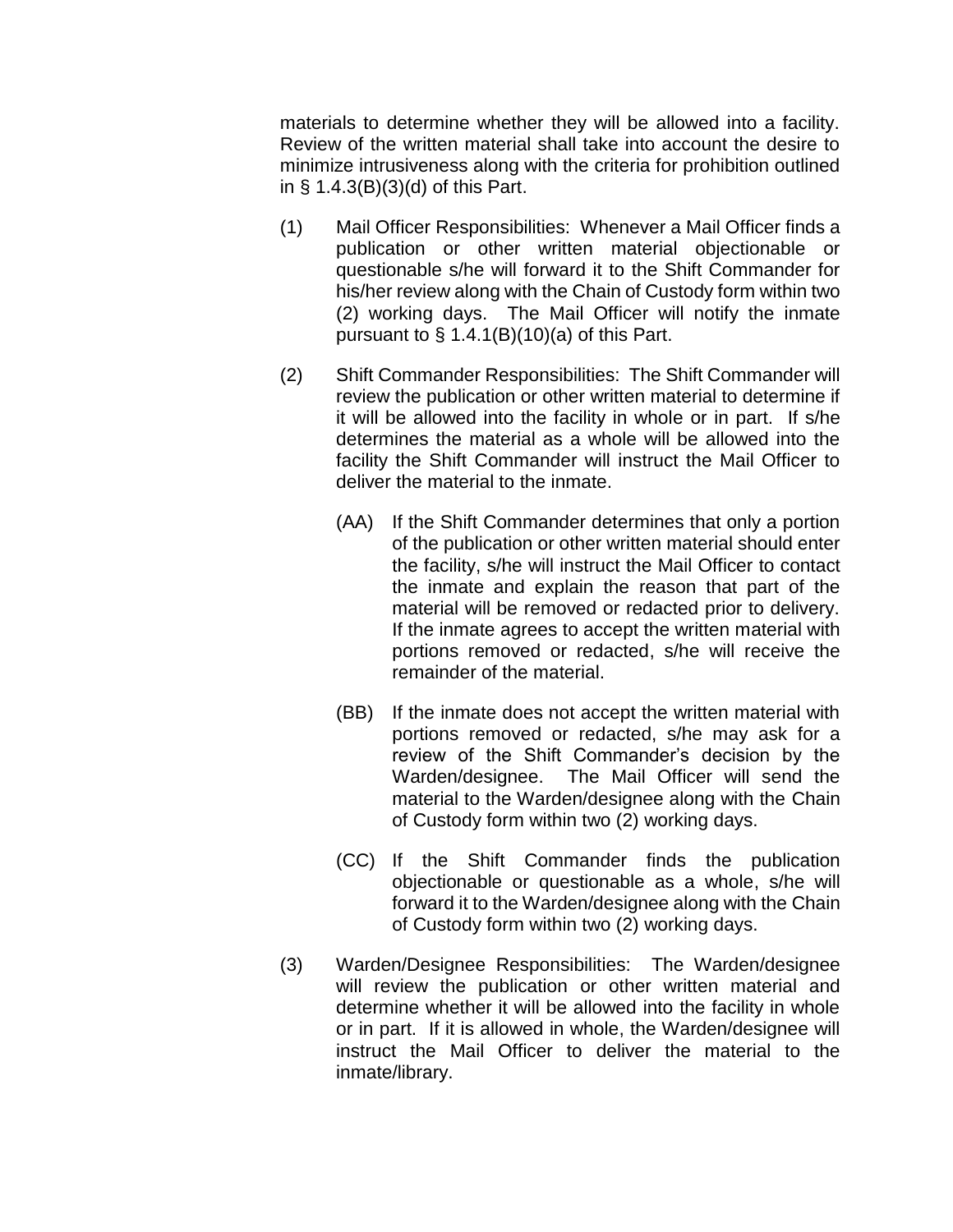- (AA) If the Warden/designee allows the publication or other written material in part, s/he will instruct the Mail Officer to contact the inmate/librarian and explain the reason that part of the material will be removed or redacted. If the inmate agrees to accept the material with portions removed or redacted, s/he will receive the remainder of the material.
- (BB) If the inmate does not accept the Warden/designee's decision that part of the written material will be removed or redacted, s/he will be given the Chain of Custody form and the material will be forwarded to the Publication Review Committee within five (5) working days.
- (CC) If the Warden/designee finds the publication or other written material objectionable or questionable as a whole, s/he will forward the material to the Publication Review Committee (PRC) along with the Chain of Custody form within five (5) working days.
- (4) Publication Review Committee Responsibilities: The Publications Review Committee (PRC) is comprised of the following individuals: The Central Office Warden; The Chief of SIU; The Interdepartmental Project Manager, Director's **Office** 
	- (AA) The PRC will review the publication or other written material and determine whether the material will be allowed in the facility(s). The committee will take into account the criteria for prohibition outlined in § 1.4.3(B)(3)(d) of this Part as well as the desire to minimize intrusiveness.
	- (BB) If the material is allowed, the PRC will return the material to the facility Warden/designee (e.g., Mail Officer) to be delivered to the inmate.
	- (CC) If the PRC finds the written material objectionable pursuant to the criteria outlined in this policy, the material will be prohibited. The PRC will send the inmate the Chain of Custody form within seven (7) working days, notifying the inmate that the material has been prohibited from the facility along with an explanation for the denial. The ADIO will notify the publisher/sender of the PRC's decision.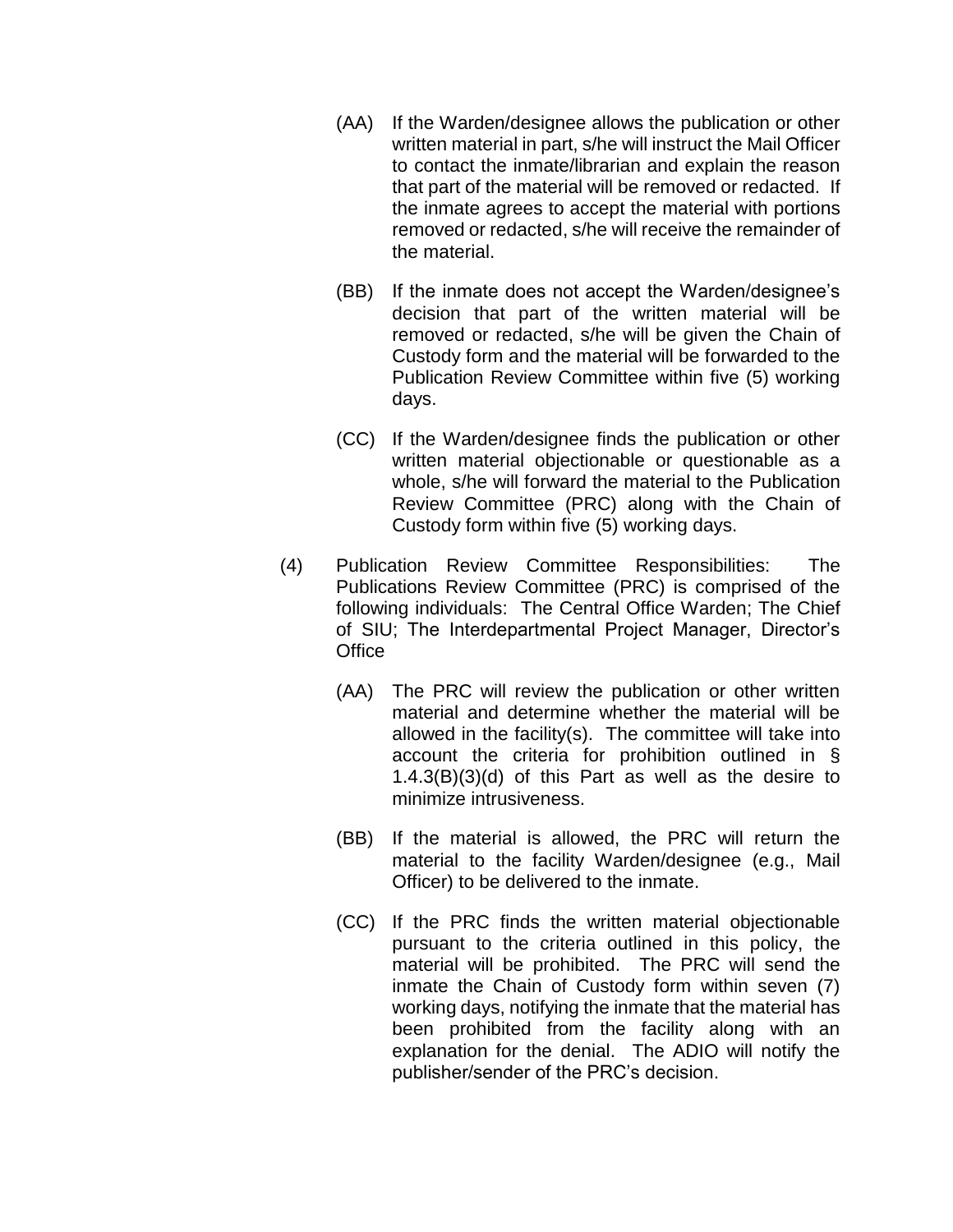- (5) Inmate Appeal of the PRC to the Assistant Director of Institutions and Operations (ADIO): If the inmate wishes to seek review of the PRC's decision, the inmate will be afforded 14 days to write to the ADIO to seek review of the PRC's decision. The publication will be held until the ADIO renders a decision approving or disapproving the PRC's decision.
	- (AA) The Assistant Director of Institutions and Operations will notify Wardens/designees (e.g., Mail Officers) and the PRC of his/her decision regarding the questionable/objectionable publication within 14 days.
	- (BB) If the ADIO upholds the PRC's decision (i.e., the material is disallowed), Mail Officers notify the affected inmates in writing of the ADIO's decision and the inmate will be offered the opportunity to send the publication out (at the inmate's cost) or it will be destroyed. The publisher/sender will receive notice of the decision from the ADIO.
	- (CC) If the ADIO overturns the PRC's decision (i.e., the material is approved for delivery to inmates), Mail Officers notify Wardens and deliver the publication.
- (6) If the inmate chooses not to request an appeal, s/he may submit a money transfer form to the Mail Officer with instructions as to whom the publication should be sent. If the inmate does not send a money transfer form, the publication is destroyed.
- (7) In the event the publisher wishes to request a review of the decision made by the PRC or the ADIO, the publisher may request a review by writing to the ADIO within fourteen (14) working days of receipt of the notice.
- d. The contents of the material, as a whole or in part, may be prohibited if the materials:
	- (1) Depict or describe procedures for the construction or use of weapons, ammunition, bombs, or incendiary devices;
	- (2) Depict, describe, or encourage methods of escape from correctional facilities, or contain blueprints, drawing, or similar descriptions of any correctional facility within the State of Rhode Island;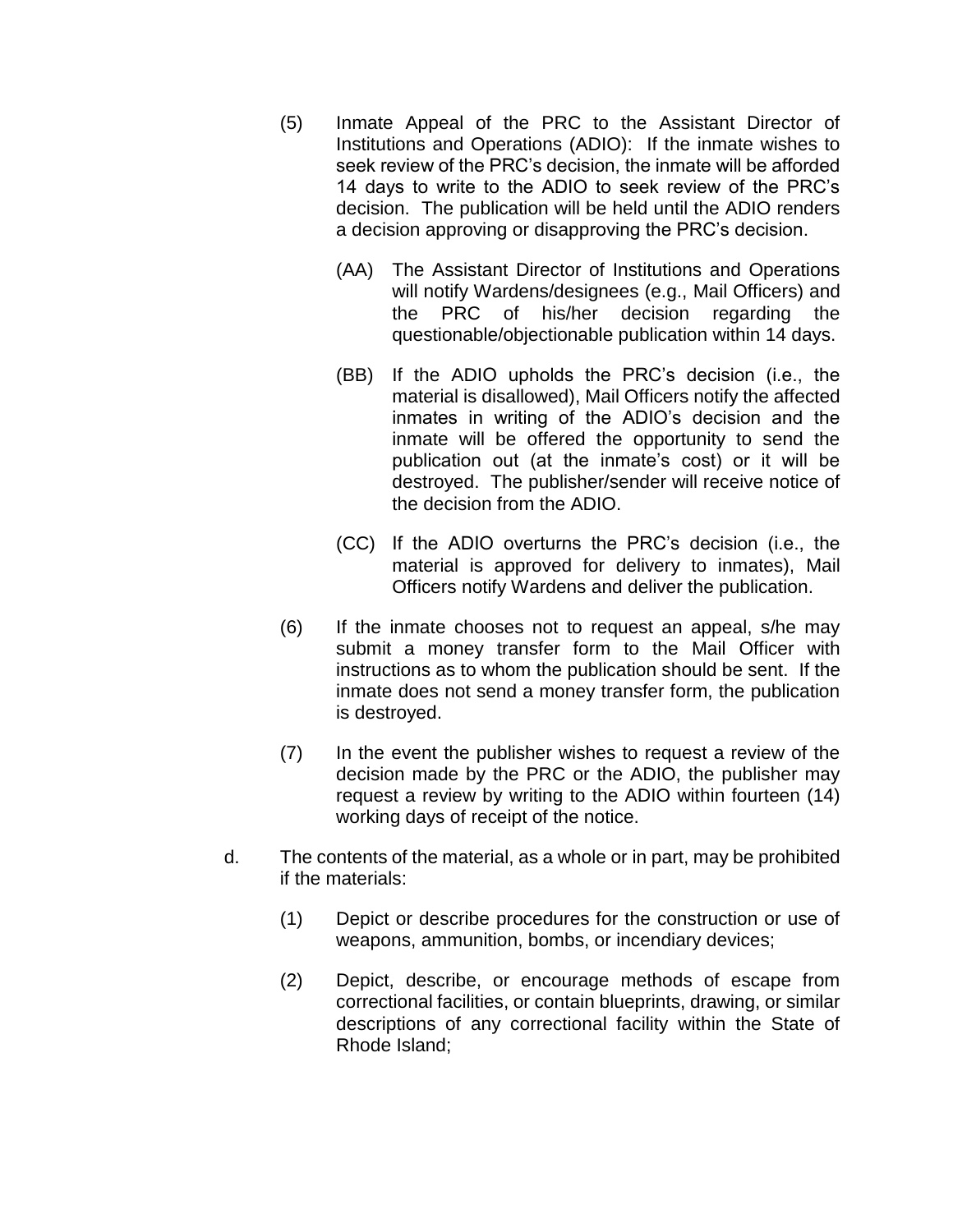- (3) Depict or describe procedures for the brewing of alcoholic beverages or the manufacture of drugs, drug paraphernalia and/or poisons;
- (4) Are written in code;
- (5) Depict, describe, or encourage activities that may lead to the use of physical violence or group disruption;
- (6) Encourage, facilitate, or instruct in the commission of criminal activity;
- (7) Are sexually explicit;
	- (AA) "Sexually explicit material", means a pictorial depiction of sexual acts including sexual intercourse, oral sex, masturbation and/or anal sex.
- (8) Inmates who are serving sentences that would require them upon release to register as "sexual offenders" pursuant to R.I. Gen. Laws § 11-37.1-1 et seq. and the most recent version of RIDOC Policy 20.07 DOC, Notifying Offenders of their Duty to Register with Law Enforcement Agencies and Procedures for Community Notification, for specific offenses delineated therein are also prohibited from receiving materials that feature nudity.
	- (AA) "Nudity", means a pictorial depiction where male or female genitalia or buttocks and/or female breasts are exposed; "features" means that the item contains depictions of nudity or sexually explicit conduct on a routine basis or promotes itself based upon such depictions in the case of one-time issues.
- (9) In addition, offenders whose crimes involved minors may be further restricted with respect to printed materials/publications. Child sexual abusers are additionally prohibited from ordering child- and family-oriented publications.
- (10) If facility staff approved to review written materials, as forth in § 1.4.3(A)(5) of this Part are uncertain of the nature of an inmate's crime or of the appropriateness of a specific publication, they consult the Director of RIDOC's Sex Offender Treatment Program, who makes case-by-case determinations.